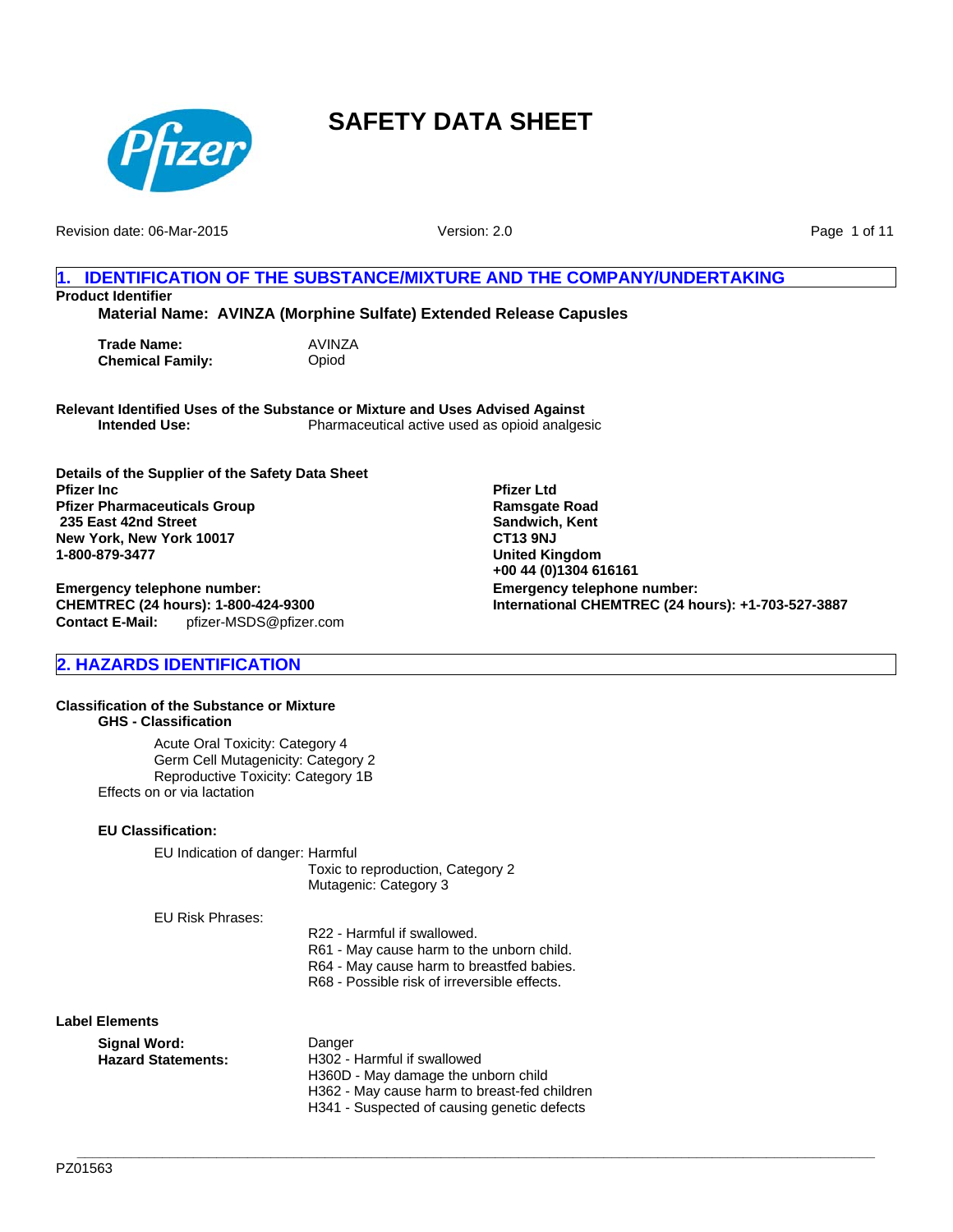**Material Name: AVINZA (Morphine Sulfate) Extended Release Capusles Revision date: 06-Mar-2015**

**Version: 2.0**

- **Precautionary Statements:** P202 Do not handle until all safety precautions have been read and understood
	- P264 Wash hands thoroughly after handling
	- P270 Do not eat, drink or smoke when using this product
	- P281 Use personal protective equipment as required

**\_\_\_\_\_\_\_\_\_\_\_\_\_\_\_\_\_\_\_\_\_\_\_\_\_\_\_\_\_\_\_\_\_\_\_\_\_\_\_\_\_\_\_\_\_\_\_\_\_\_\_\_\_\_\_\_\_\_\_\_\_\_\_\_\_\_\_\_\_\_\_\_\_\_\_\_\_\_\_\_\_\_\_\_\_\_\_\_\_\_\_\_\_\_\_\_\_\_\_\_\_\_\_**

- P308 + P313 IF exposed or concerned: Get medical attention/advice
- P405 Store locked up
- P501 Dispose of contents/container in accordance with all local and national regulations



**Other Hazards** No data available **Australian Hazard Classification (NOHSC):**

Hazardous Substance. Non-Dangerous Goods.

**Note:** This document has been prepared in accordance with standards for workplace safety, which requires the inclusion of all known hazards of the product or its ingredients regardless of the potential risk. The precautionary statements and warning included may not apply in all cases. Your needs may vary depending upon the potential for exposure in your workplace.

## **3. COMPOSITION / INFORMATION ON INGREDIENTS**

#### **Hazardous**

| Ingredient             | <b>CAS Number</b> | EU                   | <b>EU Classification</b> | <b>GHS</b>            | %           |
|------------------------|-------------------|----------------------|--------------------------|-----------------------|-------------|
|                        |                   | <b>EINECS/ELINCS</b> |                          | <b>Classification</b> |             |
|                        |                   | List                 |                          |                       |             |
| Sodium lauryl sulfate  | $151 - 21 - 3$    | 205-788-1            | Not Listed               | Not Listed            |             |
| Sugar                  | $57 - 50 - 1$     | 200-334-9            | Not Listed               | Not Listed            |             |
| Morphine Sulfate       | 64-31-3           | 200-582-8            | Xn:R22                   | Acute Tox. 4, H302;   | 30, 45, 60, |
|                        |                   |                      | Muta.Cat.3;R68           | Repr. 1B, H360D;      | 75, 90, or  |
|                        |                   |                      | Repr.Cat.2;R61           | Lact., H362; Muta.    | 120mg***    |
|                        |                   |                      | R64                      | 2.H341                |             |
| Talc (non-asbestiform) | 14807-96-6        | 238-877-9            | Not Listed               | <b>Not Listed</b>     |             |

| Ingredient                     | <b>CAS Number</b> | EU                   | <b>EU Classification</b> | <b>GHS</b>            | % |
|--------------------------------|-------------------|----------------------|--------------------------|-----------------------|---|
|                                |                   | <b>EINECS/ELINCS</b> |                          | <b>Classification</b> |   |
|                                |                   | List                 |                          |                       |   |
| Ammonio methacrylate coploymer | 33434-24-1        | Not Listed           | Not Listed               | Not Listed            |   |
| Povidone                       | 9003-39-8         | Not Listed           | Not Listed               | Not Listed            |   |
| <b>Fumaric acid</b>            | 110-17-8          | 203-743-0            | Xi: R36                  | Eye Irrit. 2A (H319)  |   |
| Hard gelatin capsules          | <b>MIXTURE</b>    | Not Listed           | Not Listed               | Not Listed            |   |

**Additional Information:** \* Proprietary

\*\*\* per tablet/capsule/lozenge/suppository

Ingredient(s) indicated as hazardous have been assessed under standards for workplace safety.

In accordance with 29 CFR 1910.1200, the exact percentage composition of this mixture has been withheld as a trade secret.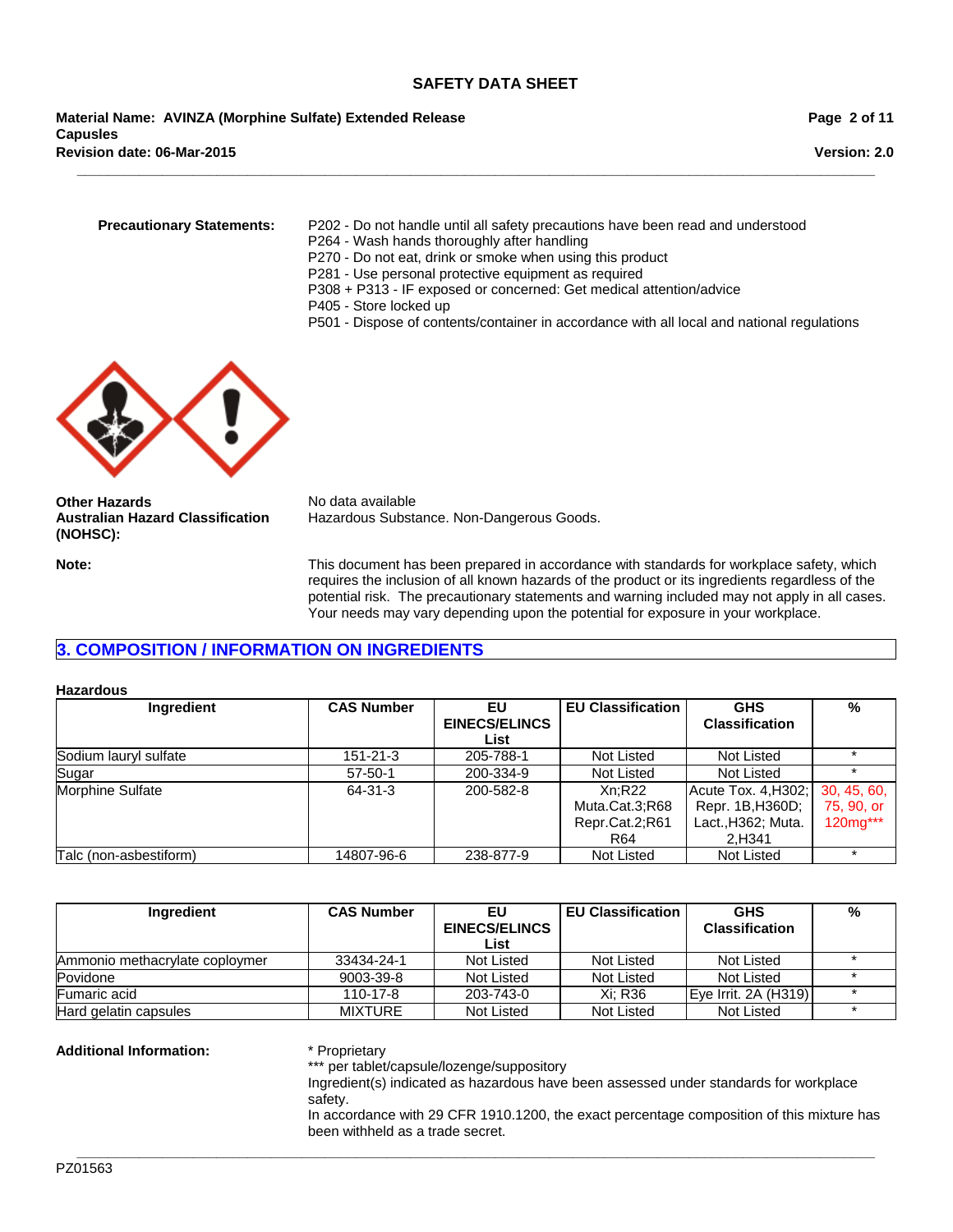### **For the full text of the R phrases and CLP/GHS abbreviations mentioned in this Section, see Section 16**

## **4. FIRST AID MEASURES**

**\_\_\_\_\_\_\_\_\_\_\_\_\_\_\_\_\_\_\_\_\_\_\_\_\_\_\_\_\_\_\_\_\_\_\_\_\_\_\_\_\_\_\_\_\_\_\_\_\_\_\_\_\_\_\_\_\_\_\_\_\_\_\_\_\_\_\_\_\_\_\_\_\_\_\_\_\_\_\_\_\_\_\_\_\_\_\_\_\_\_\_\_\_\_\_\_\_\_\_\_\_\_\_**

| <b>Description of First Aid Measures</b><br><b>Eye Contact:</b>                                                                         | Flush with water while holding eyelids open for at least 15 minutes. Seek medical attention<br>immediately.                                                                           |
|-----------------------------------------------------------------------------------------------------------------------------------------|---------------------------------------------------------------------------------------------------------------------------------------------------------------------------------------|
| <b>Skin Contact:</b>                                                                                                                    | Remove contaminated clothing. Flush area with large amounts of water. Use soap. Seek<br>medical attention.                                                                            |
| Ingestion:                                                                                                                              | Never give anything by mouth to an unconscious person. Wash out mouth with water. Do not<br>induce vomiting unless directed by medical personnel. Seek medical attention immediately. |
| Inhalation:                                                                                                                             | Remove to fresh air and keep patient at rest. Seek medical attention immediately.                                                                                                     |
| Most Important Symptoms and Effects, Both Acute and Delayed<br><b>Symptoms and Effects of</b><br>Exposure:<br><b>Medical Conditions</b> | For information on potential signs and symptoms of exposure, See Section 2 - Hazards<br>Identification and/or Section 11 - Toxicological Information.<br>None known                   |
| <b>Aggravated by Exposure:</b>                                                                                                          |                                                                                                                                                                                       |

**Indication of the Immediate Medical Attention and Special Treatment Needed Notes to Physician:** None

## **5. FIRE FIGHTING MEASURES**

| <b>Extinguishing Media:</b>                                                                              | Extinguish fires with CO2, extinguishing powder, foam, or water.                                                               |
|----------------------------------------------------------------------------------------------------------|--------------------------------------------------------------------------------------------------------------------------------|
| Special Hazards Arising from the Substance or Mixture<br><b>Hazardous Combustion</b><br><b>Products:</b> | Emits toxic fumes of carbon monoxide, carbon dioxide, nitrogen oxides, sulfur oxides and other<br>sulfur-containing compounds. |
| Fire / Explosion Hazards:                                                                                | Not applicable                                                                                                                 |
|                                                                                                          |                                                                                                                                |

**Advice for Fire-Fighters**

During all fire fighting activities, wear appropriate protective equipment, including self-contained breathing apparatus.

## **6. ACCIDENTAL RELEASE MEASURES**

### **Personal Precautions, Protective Equipment and Emergency Procedures**

Personnel involved in clean-up should wear appropriate personal protective equipment (see Section 8). Minimize exposure.

#### **Environmental Precautions**

Place waste in an appropriately labeled, sealed container for disposal. Care should be taken to avoid environmental release.

#### **Methods and Material for Containment and Cleaning Up**

| <b>Measures for Cleaning /</b><br><b>Collecting:</b> | Contain the source of spill if it is safe to do so. Collect spilled material by a method that<br>controls dust generation. A damp cloth or a filtered vacuum should be used to clean spills of<br>dry solids. Clean spill area thoroughly. |
|------------------------------------------------------|--------------------------------------------------------------------------------------------------------------------------------------------------------------------------------------------------------------------------------------------|
| <b>Additional Consideration for</b>                  | Non-essential personnel should be evacuated from affected area. Report emergency                                                                                                                                                           |
| Large Spills:                                        | situations immediately. Clean up operations should only be undertaken by trained personnel.                                                                                                                                                |

**\_\_\_\_\_\_\_\_\_\_\_\_\_\_\_\_\_\_\_\_\_\_\_\_\_\_\_\_\_\_\_\_\_\_\_\_\_\_\_\_\_\_\_\_\_\_\_\_\_\_\_\_\_\_\_\_\_\_\_\_\_\_\_\_\_\_\_\_\_\_\_\_\_\_\_\_\_\_\_\_\_\_\_\_\_\_\_\_\_\_\_\_\_\_\_\_\_\_\_\_\_\_\_**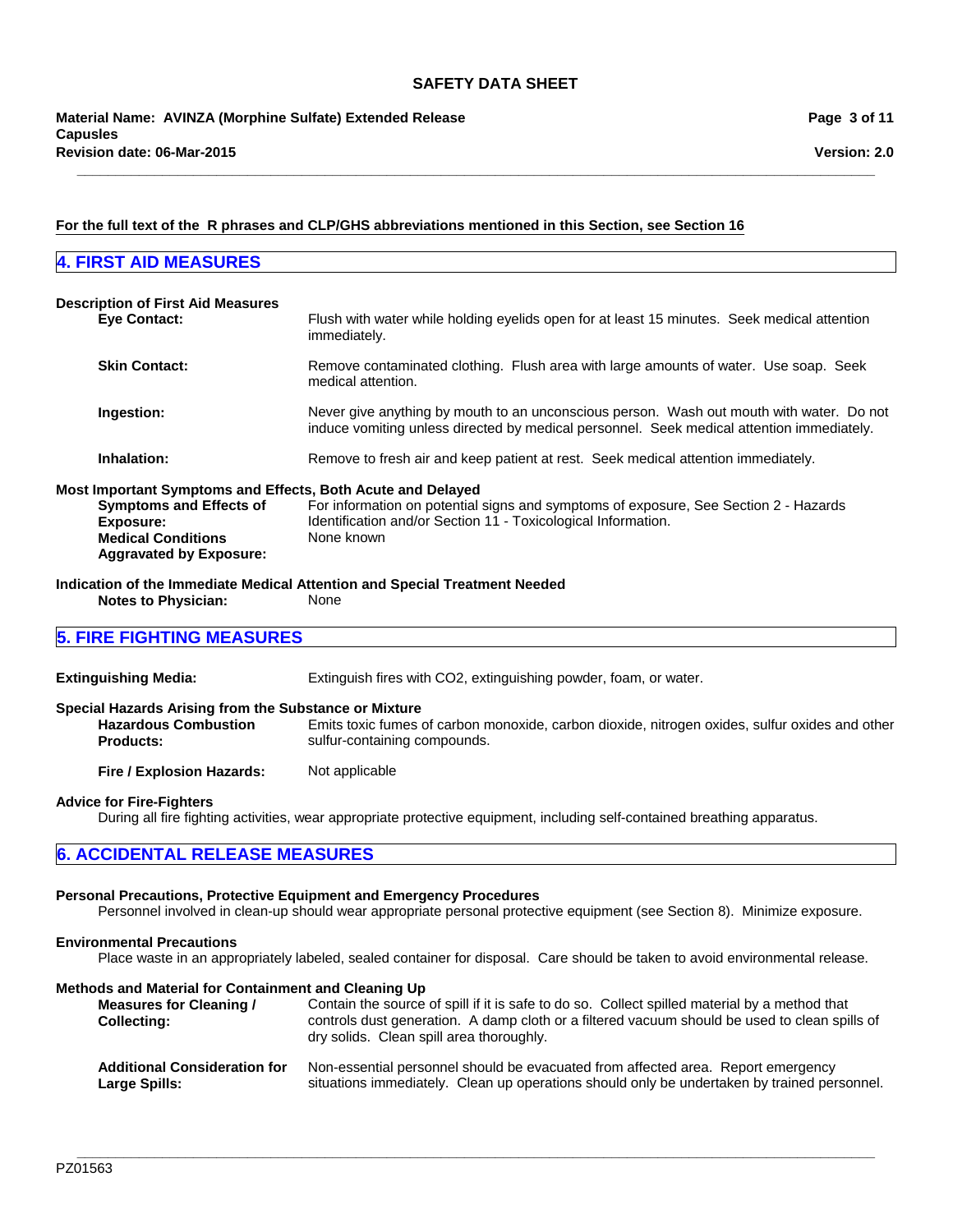**\_\_\_\_\_\_\_\_\_\_\_\_\_\_\_\_\_\_\_\_\_\_\_\_\_\_\_\_\_\_\_\_\_\_\_\_\_\_\_\_\_\_\_\_\_\_\_\_\_\_\_\_\_\_\_\_\_\_\_\_\_\_\_\_\_\_\_\_\_\_\_\_\_\_\_\_\_\_\_\_\_\_\_\_\_\_\_\_\_\_\_\_\_\_\_\_\_\_\_\_\_\_\_**

**Material Name: AVINZA (Morphine Sulfate) Extended Release Capusles**

**Revision date: 06-Mar-2015**

## **7. HANDLING AND STORAGE**

#### **Precautions for Safe Handling**

Minimize dust generation and accumulation. If tablets or capsules are crushed and/or broken, avoid breathing dust and avoid contact with eyes, skin, and clothing. When handling, use appropriate personal protective equipment (see Section 8). Wash thoroughly after handling. Releases to the environment should be avoided. Review and implement appropriate technical and procedural waste water and waste disposal measures to prevent occupational exposure or environmental releases. Potential points of process emissions of this material to the atmosphere should be controlled with dust collectors, HEPA filtration systems or other equivalent controls.

 $0.3$  mg/m $3$ 

#### **Conditions for Safe Storage, Including any Incompatibilities**

| <b>Storage Conditions:</b> | Store as directed by product packaging. |
|----------------------------|-----------------------------------------|
| Specific end use(s):       | Pharmaceutical drug product             |

### **8. EXPOSURE CONTROLS / PERSONAL PROTECTION**

#### **Control Parameters**

**Sugar**

**Refer to available public information for specific member state Occupational Exposure Limits.**

| Sodium lauryl sulfate       |  |
|-----------------------------|--|
| <b>Pfizer OEL TWA-8 Hr:</b> |  |

| Sugar                                    |                        |
|------------------------------------------|------------------------|
| <b>ACGIH Threshold Limit Value (TWA)</b> | 10 mg/m $3$            |
| <b>Australia TWA</b>                     | 10 mg/m $3$            |
| <b>Belgium OEL - TWA</b>                 | 10 mg/m $3$            |
| <b>Bulgaria OEL - TWA</b>                | 10.0 mg/m <sup>3</sup> |
| Estonia OEL - TWA                        | 10 mg/m $3$            |
| <b>France OEL - TWA</b>                  | 10 mg/m $3$            |
| <b>Ireland OEL - TWAs</b>                | 10 mg/m $3$            |
| Latvia OEL - TWA                         | 5 mg/ $m3$             |
| Lithuania OEL - TWA                      | 10 mg/m $3$            |
| <b>OSHA - Final PELS - TWAs:</b>         | 15 mg/m $3$            |
| <b>Portugal OEL - TWA</b>                | 10 mg/m $3$            |
| Slovakia OEL - TWA                       | 6 mg/m $3$             |
| <b>Spain OEL - TWA</b>                   | 10 mg/m $3$            |
| Talc (non-asbestiform)                   |                        |
| <b>ACGIH Threshold Limit Value (TWA)</b> | 2 mg/m $3$             |
| <b>Australia TWA</b>                     | 2.5 mg/m <sup>3</sup>  |
| <b>Austria OEL - MAKs</b>                | 2 mg/m $3$             |
| <b>Belgium OEL - TWA</b>                 | 2 mg/m $3$             |
| <b>Bulgaria OEL - TWA</b>                | 1.0 fiber/cm3          |
|                                          | 6.0 mg/m <sup>3</sup>  |
|                                          | 3.0 mg/ $m3$           |
| <b>Czech Republic OEL - TWA</b>          | 2.0 mg/m <sup>3</sup>  |
| Denmark OEL - TWA                        | $0.3$ fiber/cm $3$     |
| <b>Finland OEL - TWA</b>                 | $0.5$ fiber/cm3        |
| <b>Greece OEL - TWA</b>                  | 10 mg/m $3$            |
|                                          | 2 mg/m $3$             |
| <b>Hungary OEL - TWA</b>                 | 2 mg/m $3$             |
| <b>Ireland OEL - TWAs</b>                | 10 mg/m $3$            |
|                                          | $0.8 \text{ mg/m}^3$   |

**Page 4 of 11**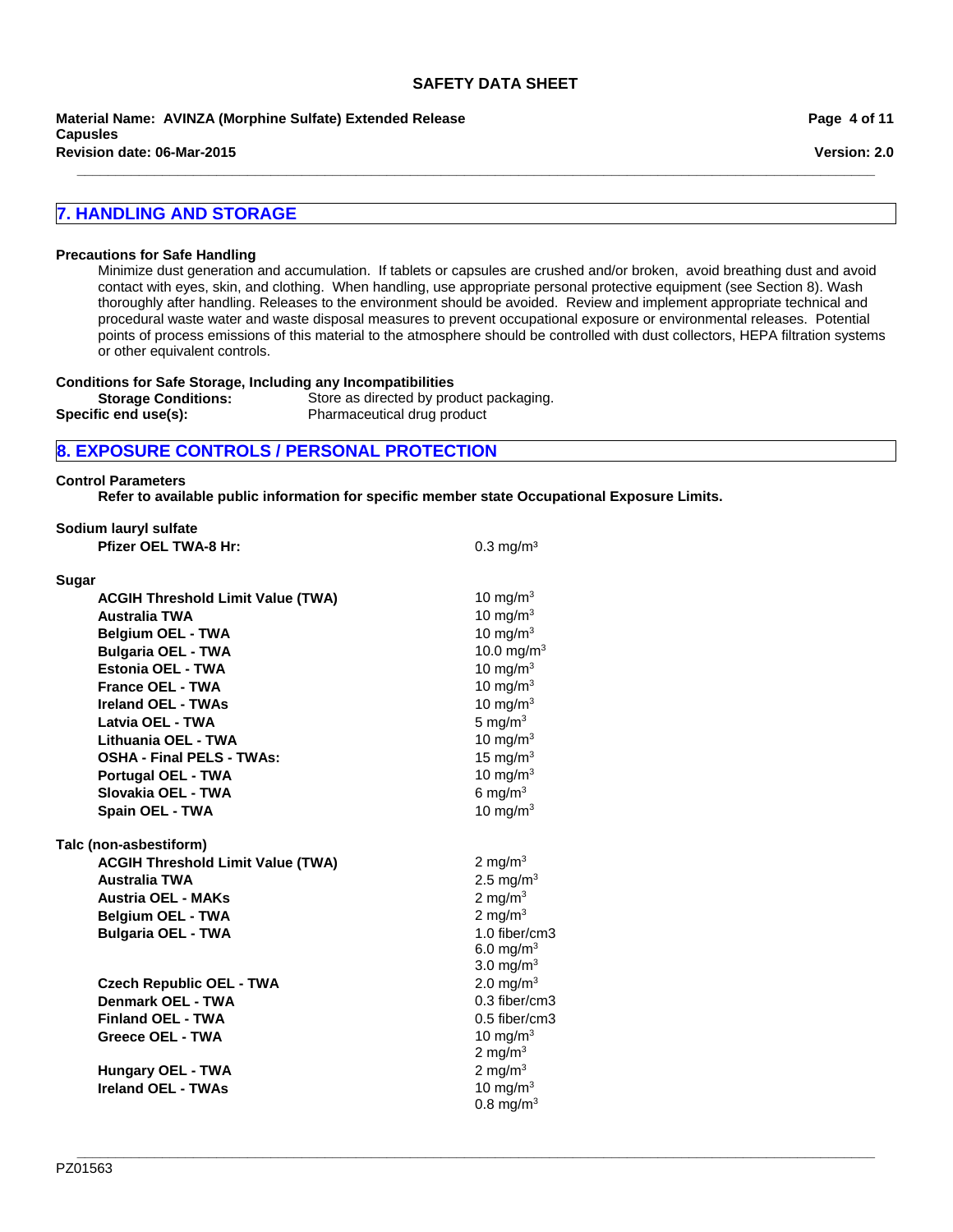**\_\_\_\_\_\_\_\_\_\_\_\_\_\_\_\_\_\_\_\_\_\_\_\_\_\_\_\_\_\_\_\_\_\_\_\_\_\_\_\_\_\_\_\_\_\_\_\_\_\_\_\_\_\_\_\_\_\_\_\_\_\_\_\_\_\_\_\_\_\_\_\_\_\_\_\_\_\_\_\_\_\_\_\_\_\_\_\_\_\_\_\_\_\_\_\_\_\_\_\_\_\_\_**

**Revision date: 06-Mar-2015 Material Name: AVINZA (Morphine Sulfate) Extended Release Capusles**

**Page 5 of 11**

**Version: 2.0**

| <b>8. EXPOSURE CONTROLS / PERSONAL PROTECTION</b> |                                                                                                                                                                                                                                                                        |                                                                                                                             |
|---------------------------------------------------|------------------------------------------------------------------------------------------------------------------------------------------------------------------------------------------------------------------------------------------------------------------------|-----------------------------------------------------------------------------------------------------------------------------|
| Lithuania OEL - TWA                               |                                                                                                                                                                                                                                                                        | 2 mg/m $3$                                                                                                                  |
|                                                   |                                                                                                                                                                                                                                                                        | 1 mg/ $m3$                                                                                                                  |
| <b>Netherlands OEL - TWA</b>                      |                                                                                                                                                                                                                                                                        | 0.25 mg/m <sup>3</sup>                                                                                                      |
| OSHA - Final PELs - Table Z-3 Mineral D:          |                                                                                                                                                                                                                                                                        | 20 mppcf                                                                                                                    |
| <b>Poland OEL - TWA</b>                           |                                                                                                                                                                                                                                                                        | 4.0 mg/ $m3$                                                                                                                |
|                                                   |                                                                                                                                                                                                                                                                        | 1.0 mg/m <sup>3</sup>                                                                                                       |
| <b>Portugal OEL - TWA</b>                         |                                                                                                                                                                                                                                                                        | 2 mg/m $3$                                                                                                                  |
| Romania OEL - TWA                                 |                                                                                                                                                                                                                                                                        | 2 mg/m $3$                                                                                                                  |
| Slovakia OEL - TWA                                |                                                                                                                                                                                                                                                                        | 2 mg/m $3$                                                                                                                  |
|                                                   |                                                                                                                                                                                                                                                                        | 10 mg/m $3$                                                                                                                 |
| Slovenia OEL - TWA                                |                                                                                                                                                                                                                                                                        | 2 mg/m $3$                                                                                                                  |
| Spain OEL - TWA                                   |                                                                                                                                                                                                                                                                        | 2 mg/m $3$                                                                                                                  |
| <b>Sweden OEL - TWAs</b>                          |                                                                                                                                                                                                                                                                        | 2 mg/m $3$                                                                                                                  |
|                                                   |                                                                                                                                                                                                                                                                        | 1 mg/m $3$                                                                                                                  |
| <b>Switzerland OEL -TWAs</b>                      |                                                                                                                                                                                                                                                                        | 2 mg/m $3$                                                                                                                  |
| <b>Morphine Sulfate</b>                           |                                                                                                                                                                                                                                                                        |                                                                                                                             |
| Band (OEB):                                       |                                                                                                                                                                                                                                                                        | <b>Pfizer Occupational Exposure</b> OEB 3 (control exposure to the range of $10\mu\text{g/m}^3$ to < $100\mu\text{g/m}^3$ ) |
| <b>Exposure Controls</b>                          |                                                                                                                                                                                                                                                                        |                                                                                                                             |
| <b>Engineering Controls:</b>                      | Engineering controls should be used as the primary means to control exposures. General<br>room ventilation is adequate unless the process generates dust, mist or fumes. Keep airborne<br>contamination levels below the exposure limits listed above in this section. |                                                                                                                             |
| <b>Personal Protective</b>                        | Refer to applicable national standards and regulations in the selection and use of personal                                                                                                                                                                            |                                                                                                                             |
| Equipment:                                        | protective equipment (PPE).                                                                                                                                                                                                                                            |                                                                                                                             |
| Hands:                                            | Impervious gloves are recommended if skin contact with drug product is possible and for bulk<br>processing operations.                                                                                                                                                 |                                                                                                                             |
| Eyes:                                             | Wear safety glasses or goggles if eye contact is possible.                                                                                                                                                                                                             |                                                                                                                             |
| Skin:                                             | Impervious protective clothing is recommended if skin contact with drug product is possible and<br>for bulk processing operations.                                                                                                                                     |                                                                                                                             |
| <b>Respiratory protection:</b>                    | If airborne exposures are within or exceed the Occupational Exposure Band (OEB) range, wear<br>an appropriate respirator with a protection factor sufficient to control exposures to the bottom of<br>the OEB range.                                                   |                                                                                                                             |

## **9. PHYSICAL AND CHEMICAL PROPERTIES**

| <b>Physical State:</b>                               | Capsule            | Color:                   | Various According to<br>product specification |
|------------------------------------------------------|--------------------|--------------------------|-----------------------------------------------|
| Odor:                                                | No data available. | <b>Odor Threshold:</b>   | No data available.                            |
| <b>Molecular Formula:</b>                            | Mixture            | <b>Molecular Weight:</b> | Mixture                                       |
| <b>Solvent Solubility:</b>                           | No data available  |                          |                                               |
| <b>Water Solubility:</b>                             | No data available  |                          |                                               |
| pH:                                                  | No data available. |                          |                                               |
| Melting/Freezing Point (°C):                         | No data available  |                          |                                               |
| <b>Boiling Point (°C):</b>                           | No data available. |                          |                                               |
| Partition Coefficient: (Method, pH, Endpoint, Value) |                    |                          |                                               |
| Talc (non-asbestiform)                               |                    |                          |                                               |
| No data available                                    |                    |                          |                                               |
| Hard gelatin capsules                                |                    |                          |                                               |

**\_\_\_\_\_\_\_\_\_\_\_\_\_\_\_\_\_\_\_\_\_\_\_\_\_\_\_\_\_\_\_\_\_\_\_\_\_\_\_\_\_\_\_\_\_\_\_\_\_\_\_\_\_\_\_\_\_\_\_\_\_\_\_\_\_\_\_\_\_\_\_\_\_\_\_\_\_\_\_\_\_\_\_\_\_\_\_\_\_\_\_\_\_\_\_\_\_\_\_\_\_\_\_**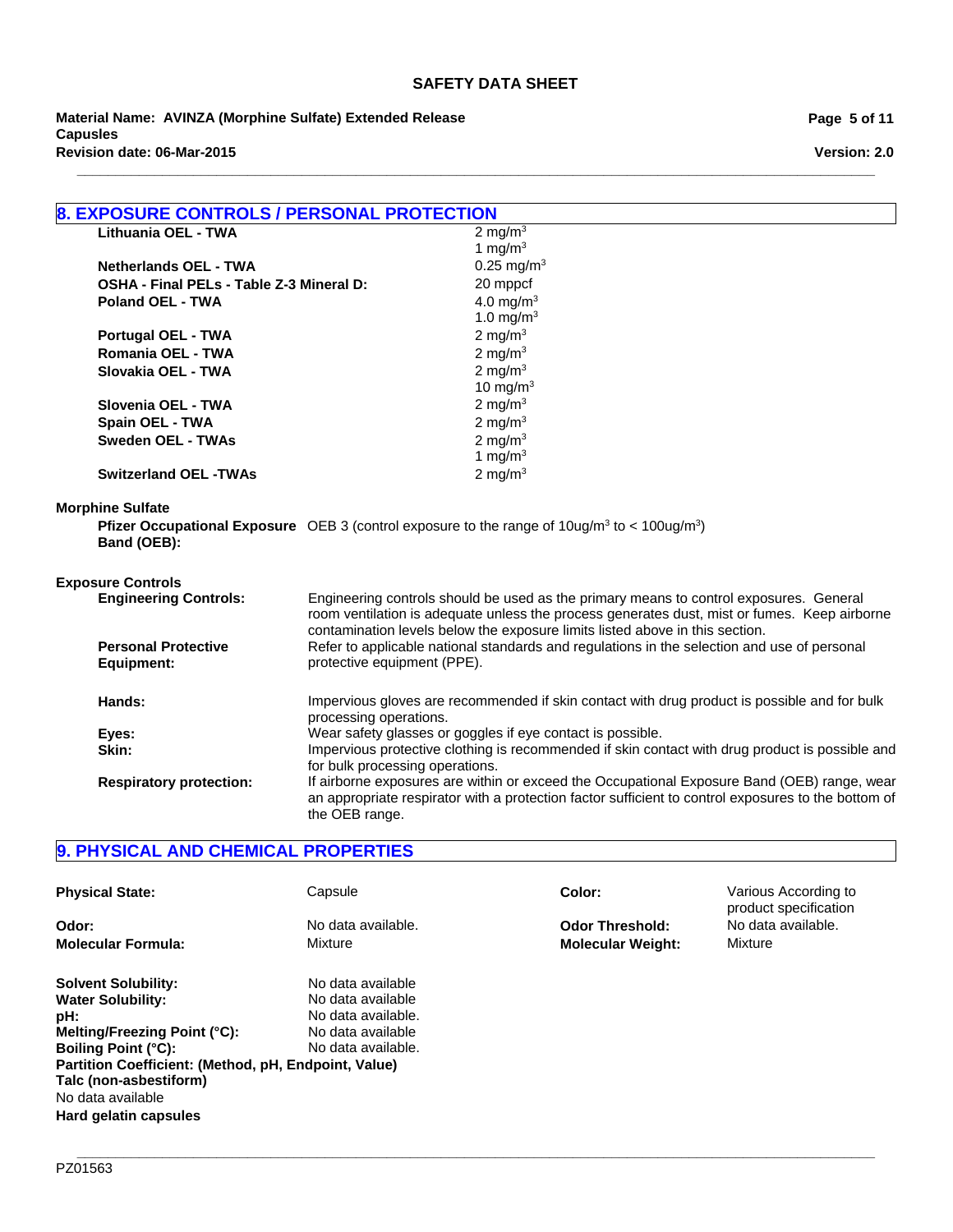**\_\_\_\_\_\_\_\_\_\_\_\_\_\_\_\_\_\_\_\_\_\_\_\_\_\_\_\_\_\_\_\_\_\_\_\_\_\_\_\_\_\_\_\_\_\_\_\_\_\_\_\_\_\_\_\_\_\_\_\_\_\_\_\_\_\_\_\_\_\_\_\_\_\_\_\_\_\_\_\_\_\_\_\_\_\_\_\_\_\_\_\_\_\_\_\_\_\_\_\_\_\_\_**

**Revision date: 06-Mar-2015 Material Name: AVINZA (Morphine Sulfate) Extended Release Capusles**

**9. PHYSICAL AND CHEMICAL PROPERTIES**

| No data available                            |                    |                   |
|----------------------------------------------|--------------------|-------------------|
| <b>Fumaric acid</b>                          |                    |                   |
| No data available                            |                    |                   |
| <b>Povidone</b>                              |                    |                   |
| No data available                            |                    |                   |
| <b>Morphine Sulfate</b>                      |                    |                   |
| No data available                            |                    |                   |
| Sodium lauryl sulfate                        |                    |                   |
| No data available                            |                    |                   |
| Sugar                                        |                    |                   |
| No data available                            |                    |                   |
| Decomposition Temperature (°C):              | No data available. |                   |
| <b>Evaporation Rate (Gram/s):</b>            | No data available  |                   |
| Vapor Pressure (kPa):                        | No data available  |                   |
| Vapor Density (g/ml):                        | No data available  |                   |
| <b>Relative Density:</b>                     | No data available  |                   |
| Viscosity:                                   | No data available  |                   |
| <b>Flammablity:</b>                          |                    |                   |
| Autoignition Temperature (Solid) (°C):       |                    | No data available |
| <b>Flammability (Solids):</b>                | No data available  |                   |
| Flash Point (Liquid) (°C):                   | No data available  |                   |
| Upper Explosive Limits (Liquid) (% by Vol.): | No data available  |                   |
| Lower Explosive Limits (Liquid) (% by Vol.): | No data available  |                   |

## **10. STABILITY AND REACTIVITY**

Lower Explosive Limits (Liquid) (% by Vol.):

| <b>Reactivity:</b>                        | No data available                                                  |
|-------------------------------------------|--------------------------------------------------------------------|
| <b>Chemical Stability:</b>                | Stable under normal conditions of use.                             |
| <b>Possibility of Hazardous Reactions</b> |                                                                    |
| <b>Oxidizing Properties:</b>              | No data available                                                  |
| <b>Conditions to Avoid:</b>               | Fine particles (such as dust and mists) may fuel fires/explosions. |
| Incompatible Materials:                   | As a precautionary measure, keep away from strong oxidizers        |
| <b>Hazardous Decomposition</b>            | No data available                                                  |
| <b>Products:</b>                          |                                                                    |

## **11. TOXICOLOGICAL INFORMATION**

| <b>Information on Toxicological Effects</b><br><b>General Information:</b> | The information included in this section describes the potential hazards of the individual<br>ingredients.                                                                                                                                                                                                                                                  |
|----------------------------------------------------------------------------|-------------------------------------------------------------------------------------------------------------------------------------------------------------------------------------------------------------------------------------------------------------------------------------------------------------------------------------------------------------|
| <b>Short Term:</b>                                                         | Dust may cause irritation if tablets are crushed or broken                                                                                                                                                                                                                                                                                                  |
| Long Term:                                                                 | Repeat-dose studies in animals have shown a potential to cause adverse effects on the<br>developing fetus.                                                                                                                                                                                                                                                  |
| <b>Known Clinical Effects:</b>                                             | Ingestion of this material may cause effects similar to those seen in clinical use including dry<br>mouth, drowsiness, headache, dizziness, nausea, vomiting, weakness, anxiety, blurred vision<br>and dilated pupils. Cases of overdosage may also lead to respiratory depression, hypotension,<br>coma, convulsions, cardiac arrhythmia, and tachycardia. |

**\_\_\_\_\_\_\_\_\_\_\_\_\_\_\_\_\_\_\_\_\_\_\_\_\_\_\_\_\_\_\_\_\_\_\_\_\_\_\_\_\_\_\_\_\_\_\_\_\_\_\_\_\_\_\_\_\_\_\_\_\_\_\_\_\_\_\_\_\_\_\_\_\_\_\_\_\_\_\_\_\_\_\_\_\_\_\_\_\_\_\_\_\_\_\_\_\_\_\_\_\_\_\_**

**Acute Toxicity: (Species, Route, End Point, Dose)**

**Version: 2.0 Page 6 of 11**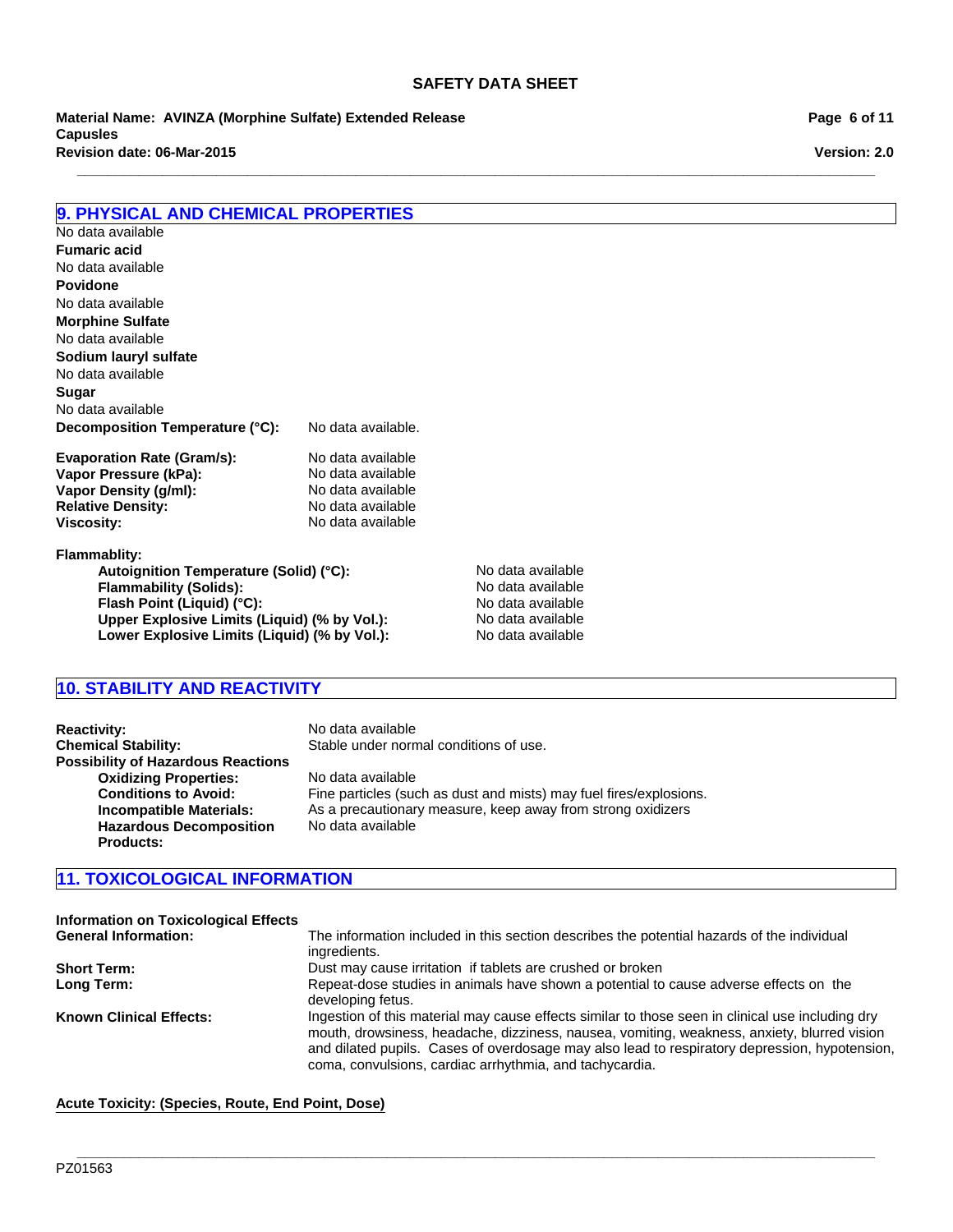**\_\_\_\_\_\_\_\_\_\_\_\_\_\_\_\_\_\_\_\_\_\_\_\_\_\_\_\_\_\_\_\_\_\_\_\_\_\_\_\_\_\_\_\_\_\_\_\_\_\_\_\_\_\_\_\_\_\_\_\_\_\_\_\_\_\_\_\_\_\_\_\_\_\_\_\_\_\_\_\_\_\_\_\_\_\_\_\_\_\_\_\_\_\_\_\_\_\_\_\_\_\_\_**

**Revision date: 06-Mar-2015 Material Name: AVINZA (Morphine Sulfate) Extended Release Capusles**

## **11. TOXICOLOGICAL INFORMATION**

## **Talc (non-asbestiform)**

Rat Oral LD50 >1600 mg/kg

### **Povidone**

Rat Oral LD50 100 g/kg

#### **Morphine Sulfate**

MouseOralLD50 600mg/kg MouseIntravenousLD50 156mg/kg RatOral LD50 461mg/kg RatPara-periostealLD50 70mg/kg RatIntraperitonealLD50 235mg/kg

#### **Sodium lauryl sulfate**

Rat Oral LD50 1288mg/kg

#### **Sugar**

RatOralLD50 29700mg/kg MouseOralLD50 14000mg/kg

#### **Irritation / Sensitization: (Study Type, Species, Severity)**

#### **Fumaric acid**

Eye IrritationRabbitModerate Skin IrritationRabbitMild

### **Sodium lauryl sulfate**

Eye IrritationRabbitModerate Skin IrritationRabbitMild Moderate Skin Sensitization - GPMTGuinea PigNegative Skin Sensitization - LLNAMouseNegative

#### **Repeated Dose Toxicity: (Duration, Species, Route, Dose, End Point, Target Organ)**

#### **Morphine Sulfate**

18 Week(s)RatOral60g/kgLOAELLungs 15 Day(s)RatSubcutaneous3144mg/kgLOAELKidney, Ureter, Bladder 9 Week(s)RatSubcutaneous3150mg/kgLOAEL

### **Reproduction & Developmental Toxicity: (Study Type, Species, Route, Dose, End Point, Effect(s))**

#### **Morphine Sulfate**

Embryo / Fetal DevelopmentMouseSubcutaneous0.15mg/kgLOAELTeratogenic Embryo / Fetal DevelopmentHamsterSubcutaneous35mg/kgLOAELTeratogenic Embryo / Fetal DevelopmentMouseOral200mg/kgLOAELTeratogenic Embryo / Fetal DevelopmentRatSubcutaneous35mg/kgLOAELFetotoxicity

**\_\_\_\_\_\_\_\_\_\_\_\_\_\_\_\_\_\_\_\_\_\_\_\_\_\_\_\_\_\_\_\_\_\_\_\_\_\_\_\_\_\_\_\_\_\_\_\_\_\_\_\_\_\_\_\_\_\_\_\_\_\_\_\_\_\_\_\_\_\_\_\_\_\_\_\_\_\_\_\_\_\_\_\_\_\_\_\_\_\_\_\_\_\_\_\_\_\_\_\_\_\_\_**

### **Genetic Toxicity: (Study Type, Cell Type/Organism, Result)**

**Morphine Sulfate**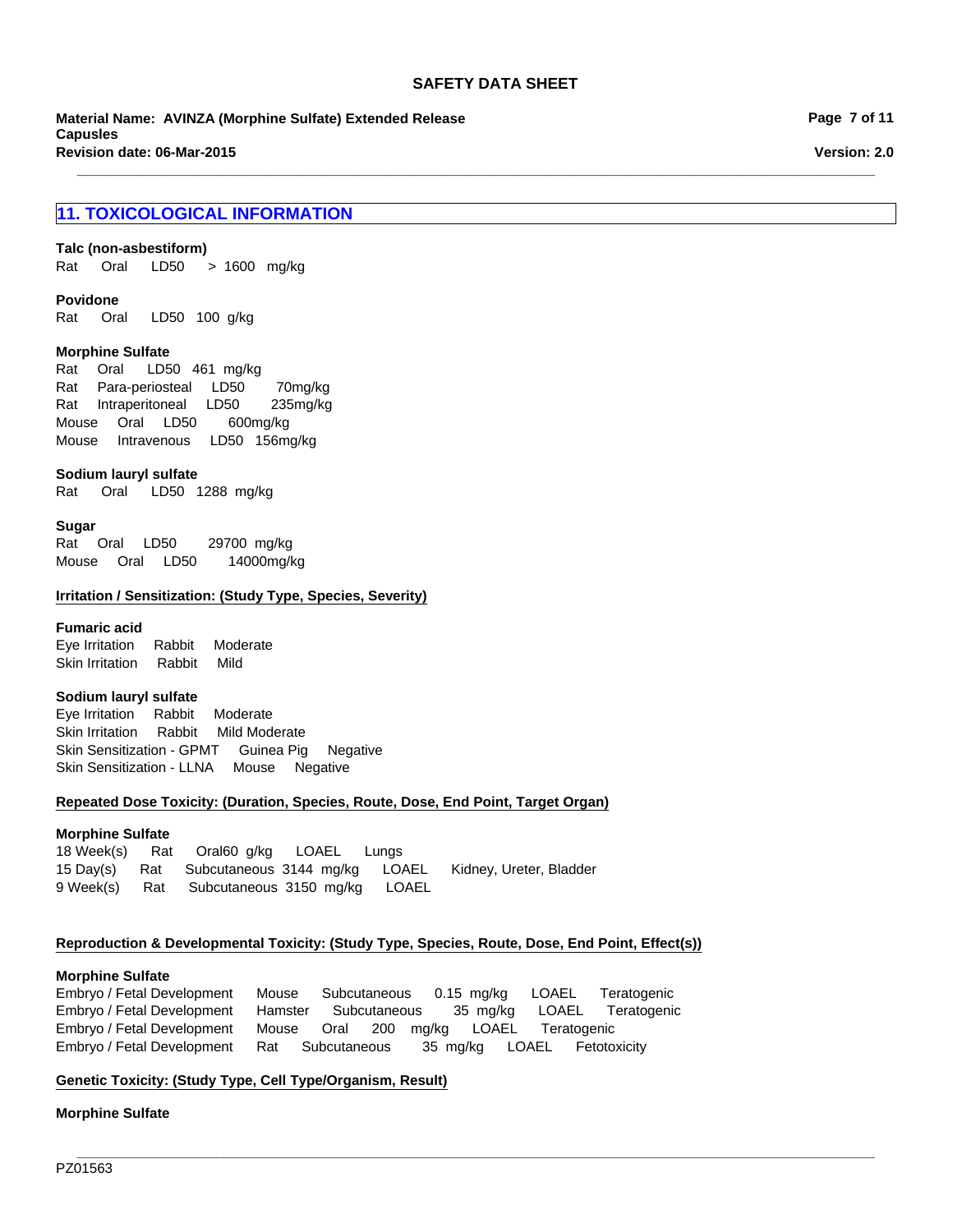**\_\_\_\_\_\_\_\_\_\_\_\_\_\_\_\_\_\_\_\_\_\_\_\_\_\_\_\_\_\_\_\_\_\_\_\_\_\_\_\_\_\_\_\_\_\_\_\_\_\_\_\_\_\_\_\_\_\_\_\_\_\_\_\_\_\_\_\_\_\_\_\_\_\_\_\_\_\_\_\_\_\_\_\_\_\_\_\_\_\_\_\_\_\_\_\_\_\_\_\_\_\_\_**

**Revision date: 06-Mar-2015 Material Name: AVINZA (Morphine Sulfate) Extended Release Capusles**

## **11. TOXICOLOGICAL INFORMATION**

Dominant Lethal AssayDrosophilaNegative *In Vivo* MicronucleusMousePositive *In Vivo* Chromosome AberrationMouse LymphocytesPositive *In Vitro* Direct DNA DamageHuman LymphocytesPositive *In Vitro* Chromosome AberrationMouseNegative

### **Sodium lauryl sulfate**

Bacterial Mutagenicity (Ames)*Salmonella* Negative

| <b>Carcinogen Status:</b>       | None of the components of this formulation are listed as a carcinogen by IARC, NTP or OSHA. |
|---------------------------------|---------------------------------------------------------------------------------------------|
| Talc (non-asbestiform)<br>IARC: | Group 3 (Not Classifiable)                                                                  |
| <b>Povidone</b><br>IARC:        | Group 3 (Not Classifiable)                                                                  |

## **12. ECOLOGICAL INFORMATION**

| <b>Environmental Overview:</b>                                                | Environmental properties of the formulation have not been thoroughly investigated. Releases<br>to the environment should be avoided. |  |
|-------------------------------------------------------------------------------|--------------------------------------------------------------------------------------------------------------------------------------|--|
| Toxicity:<br>Aquatic Toxicity: (Species, Method, End Point, Duration, Result) |                                                                                                                                      |  |
| Sodium lauryl sulfate<br>Oncorhynchus mykiss (Rainbow Trout)                  | LC50<br>96 Hours 3.6 mg/L                                                                                                            |  |
| <b>Persistence and Degradability:</b>                                         | No data available                                                                                                                    |  |
| <b>Bio-accumulative Potential:</b>                                            | No data available                                                                                                                    |  |
| <b>Mobility in Soil:</b>                                                      | No data available                                                                                                                    |  |

## **13. DISPOSAL CONSIDERATIONS Waste Treatment Methods:** Dispose of waste in accordance with all applicable laws and regulations. Member State specific and Community specific provisions must be considered. Considering the relevant known environmental and human health hazards of the material, review and implement appropriate technical and procedural waste water and waste disposal measures to prevent occupational exposure and environmental release. It is recommended that waste minimization

**\_\_\_\_\_\_\_\_\_\_\_\_\_\_\_\_\_\_\_\_\_\_\_\_\_\_\_\_\_\_\_\_\_\_\_\_\_\_\_\_\_\_\_\_\_\_\_\_\_\_\_\_\_\_\_\_\_\_\_\_\_\_\_\_\_\_\_\_\_\_\_\_\_\_\_\_\_\_\_\_\_\_\_\_\_\_\_\_\_\_\_\_\_\_\_\_\_\_\_\_\_\_\_**

be practiced. The best available technology should be utilized to prevent environmental

releases. This may include destructive techniques for waste and wastewater.

## **14. TRANSPORT INFORMATION**

**The following refers to all modes of transportation unless specified below.**

Not regulated for transport under USDOT, EUADR, IATA, or IMDG regulations.

**Page 8 of 11**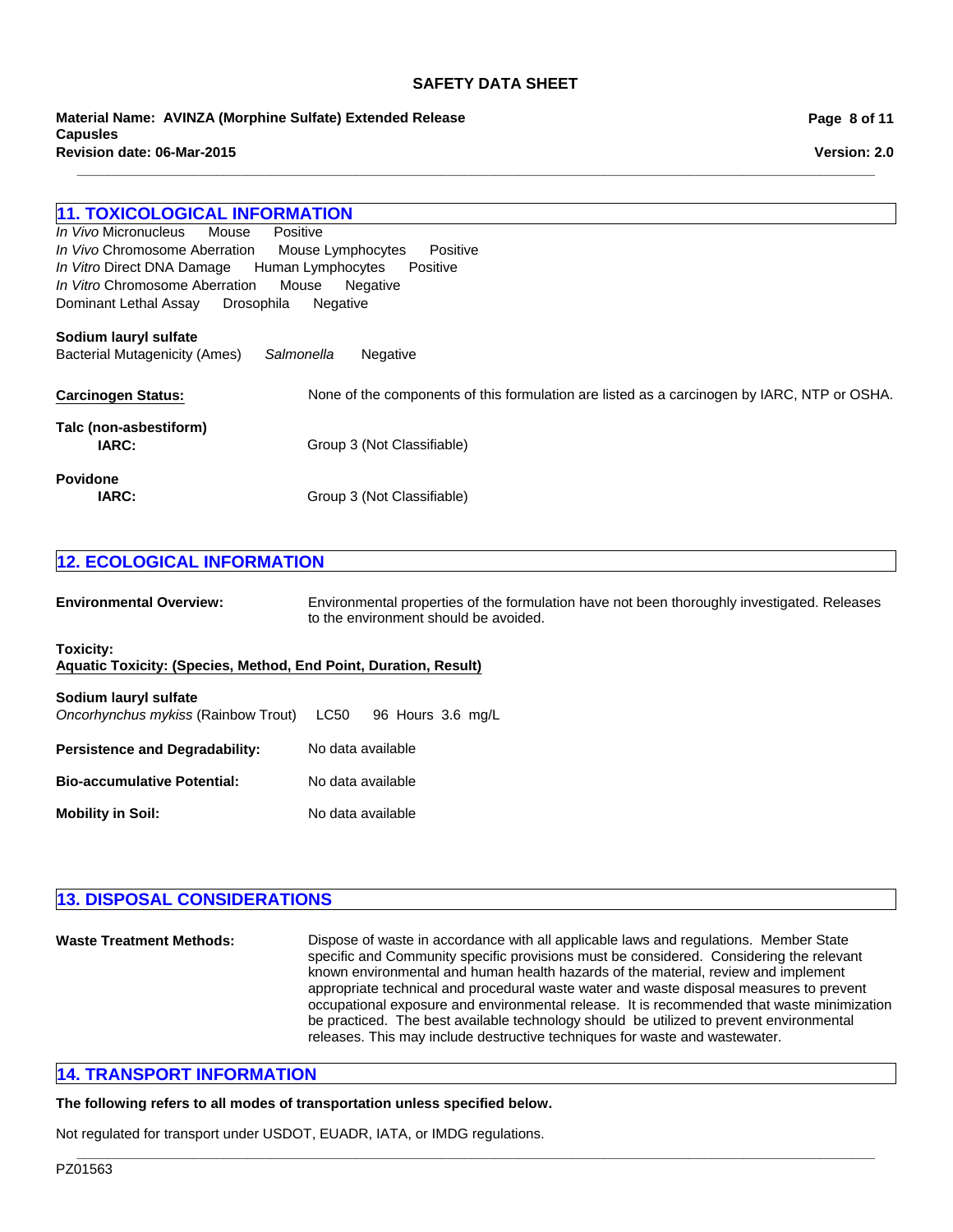**\_\_\_\_\_\_\_\_\_\_\_\_\_\_\_\_\_\_\_\_\_\_\_\_\_\_\_\_\_\_\_\_\_\_\_\_\_\_\_\_\_\_\_\_\_\_\_\_\_\_\_\_\_\_\_\_\_\_\_\_\_\_\_\_\_\_\_\_\_\_\_\_\_\_\_\_\_\_\_\_\_\_\_\_\_\_\_\_\_\_\_\_\_\_\_\_\_\_\_\_\_\_\_**

**Revision date: 06-Mar-2015 Material Name: AVINZA (Morphine Sulfate) Extended Release Capusles**

**Page 9 of 11**

**Version: 2.0**

## **15. REGULATORY INFORMATION**

**Safety, Health and Environmental Regulations/Legislation Specific for the Substance or Mixture**

**Canada - WHMIS: Classifications WHMIS hazard class:** D1b toxic materials D2a very toxic materials



| Ammonio methacrylate coploymer                     |                   |
|----------------------------------------------------|-------------------|
| <b>CERCLA/SARA 313 Emission reporting</b>          | Not Listed        |
| <b>California Proposition 65</b>                   | Not Listed        |
| <b>Inventory - United States TSCA - Sect. 8(b)</b> | Present           |
| <b>Australia (AICS):</b>                           | Present           |
| <b>EU EINECS/ELINCS List</b>                       | Not Listed        |
| Sodium lauryl sulfate                              |                   |
| <b>CERCLA/SARA 313 Emission reporting</b>          | Not Listed        |
| <b>California Proposition 65</b>                   | Not Listed        |
| <b>Inventory - United States TSCA - Sect. 8(b)</b> | Present           |
| <b>Australia (AICS):</b>                           | Present           |
| <b>Standard for the Uniform Scheduling</b>         | Schedule 6        |
| for Drugs and Poisons:                             |                   |
| <b>EU EINECS/ELINCS List</b>                       | 205-788-1         |
| <b>Povidone</b>                                    |                   |
| <b>CERCLA/SARA 313 Emission reporting</b>          | Not Listed        |
| <b>California Proposition 65</b>                   | Not Listed        |
| <b>Inventory - United States TSCA - Sect. 8(b)</b> | Present           |
| <b>Australia (AICS):</b>                           | Present           |
| <b>EU EINECS/ELINCS List</b>                       | <b>Not Listed</b> |
|                                                    |                   |
| <b>Fumaric acid</b>                                |                   |
| <b>CERCLA/SARA 313 Emission reporting</b>          | Not Listed        |
| <b>CERCLA/SARA Hazardous Substances</b>            | 5000 lb           |
| and their Reportable Quantities:                   | 2270 kg           |
| <b>California Proposition 65</b>                   | <b>Not Listed</b> |
| <b>Inventory - United States TSCA - Sect. 8(b)</b> | Present           |
|                                                    |                   |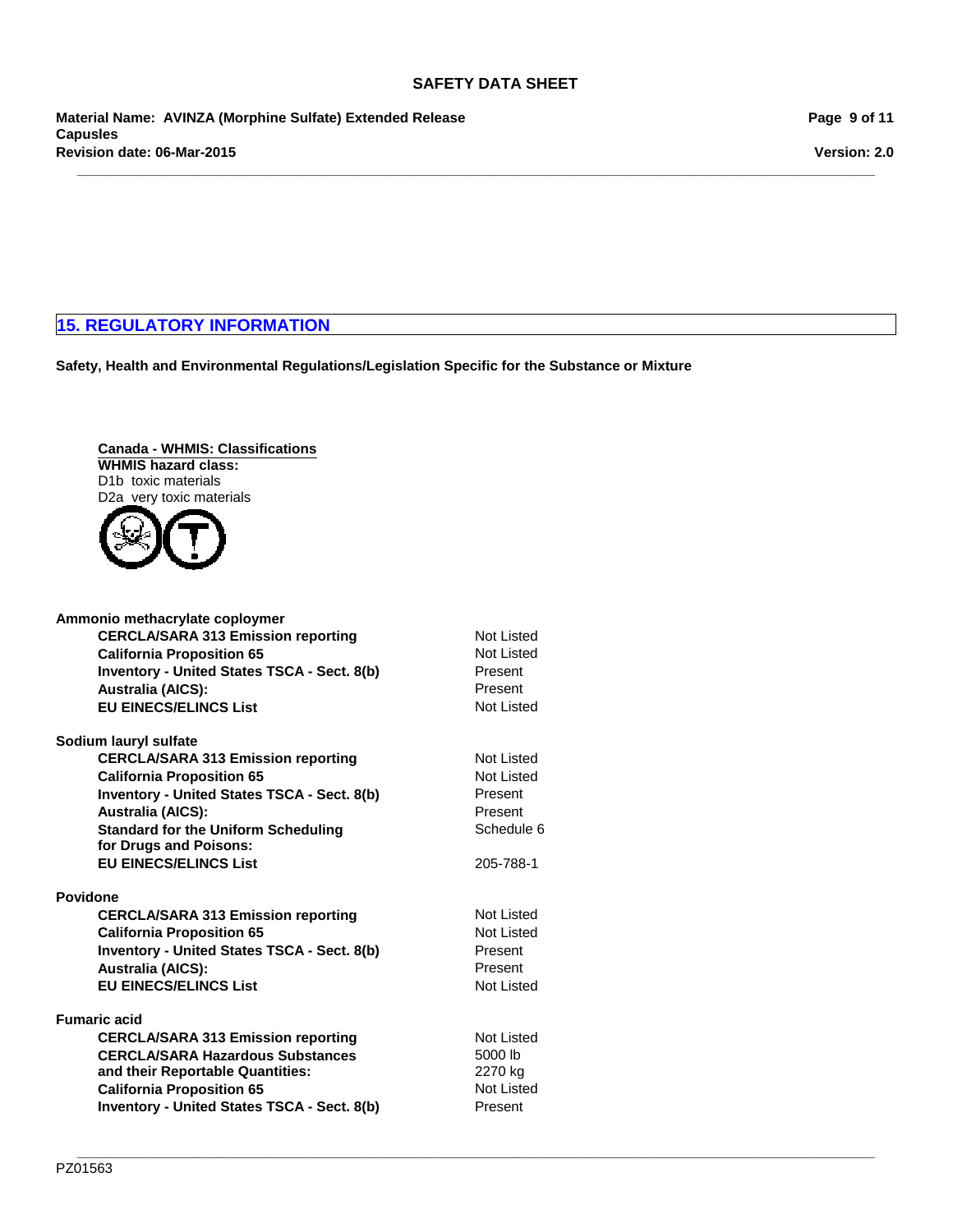**\_\_\_\_\_\_\_\_\_\_\_\_\_\_\_\_\_\_\_\_\_\_\_\_\_\_\_\_\_\_\_\_\_\_\_\_\_\_\_\_\_\_\_\_\_\_\_\_\_\_\_\_\_\_\_\_\_\_\_\_\_\_\_\_\_\_\_\_\_\_\_\_\_\_\_\_\_\_\_\_\_\_\_\_\_\_\_\_\_\_\_\_\_\_\_\_\_\_\_\_\_\_\_**

**Revision date: 06-Mar-2015 Material Name: AVINZA (Morphine Sulfate) Extended Release Capusles**

| <b>15. REGULATORY INFORMATION</b>                  |                   |
|----------------------------------------------------|-------------------|
| <b>Australia (AICS):</b>                           | Present           |
| <b>EU EINECS/ELINCS List</b>                       | 203-743-0         |
|                                                    |                   |
| <b>Sugar</b>                                       |                   |
| <b>CERCLA/SARA 313 Emission reporting</b>          | <b>Not Listed</b> |
| <b>California Proposition 65</b>                   | <b>Not Listed</b> |
| <b>Inventory - United States TSCA - Sect. 8(b)</b> | Present           |
| <b>Australia (AICS):</b>                           | Present           |
| <b>REACH - Annex IV - Exemptions from the</b>      | Present           |
| obligations of Register:                           |                   |
| <b>EU EINECS/ELINCS List</b>                       | 200-334-9         |
|                                                    |                   |
| Hard gelatin capsules                              |                   |
| <b>CERCLA/SARA 313 Emission reporting</b>          | Not Listed        |
| <b>California Proposition 65</b>                   | Not Listed        |
| <b>EU EINECS/ELINCS List</b>                       | <b>Not Listed</b> |
|                                                    |                   |
| <b>Morphine Sulfate</b>                            |                   |
| <b>CERCLA/SARA 313 Emission reporting</b>          | Not Listed        |
| <b>California Proposition 65</b>                   | <b>Not Listed</b> |
| <b>U.S. Drug Enforcement Administration:</b>       | Schedule II       |
| <b>Australia (AICS):</b>                           | Present           |
| <b>EU EINECS/ELINCS List</b>                       | 200-582-8         |
|                                                    |                   |
| Talc (non-asbestiform)                             |                   |
| <b>CERCLA/SARA 313 Emission reporting</b>          | Not Listed        |
| <b>California Proposition 65</b>                   | Not Listed        |
| Inventory - United States TSCA - Sect. 8(b)        | Present           |
| <b>Australia (AICS):</b>                           | Present           |
| <b>EU EINECS/ELINCS List</b>                       | 238-877-9         |
|                                                    |                   |

**Additional Information:** U.S. Drug Enforcement Agency Controlled Drug Substance, Schedule II

## **16. OTHER INFORMATION**

### **Text of R phrases and GHS Classification abbreviations mentioned in Section 3**

Acute toxicity, oral-Cat.4; H302 - Harmful if swallowed Reproductive toxicity-Cat.1B; H360D - May damage the unborn child Reproductive toxicity, effects on or via lactation; H362 - May cause harm to breast-fed children Germ cell mutagenicity-Cat.2; H341 - Suspected of causing genetic defects

Toxic to Reproduction: Category 2 Xn - Harmful Mutagenic: Category 3

R22 - Harmful if swallowed.

R61 - May cause harm to the unborn child.

R64 - May cause harm to breastfed babies.

R68 - Possible risks of irreversible effects.

Data Sources: Safety data sheets for individual ingredients. Publicly available toxicity information. Pfizer proprietary drug development information.

**\_\_\_\_\_\_\_\_\_\_\_\_\_\_\_\_\_\_\_\_\_\_\_\_\_\_\_\_\_\_\_\_\_\_\_\_\_\_\_\_\_\_\_\_\_\_\_\_\_\_\_\_\_\_\_\_\_\_\_\_\_\_\_\_\_\_\_\_\_\_\_\_\_\_\_\_\_\_\_\_\_\_\_\_\_\_\_\_\_\_\_\_\_\_\_\_\_\_\_\_\_\_\_**